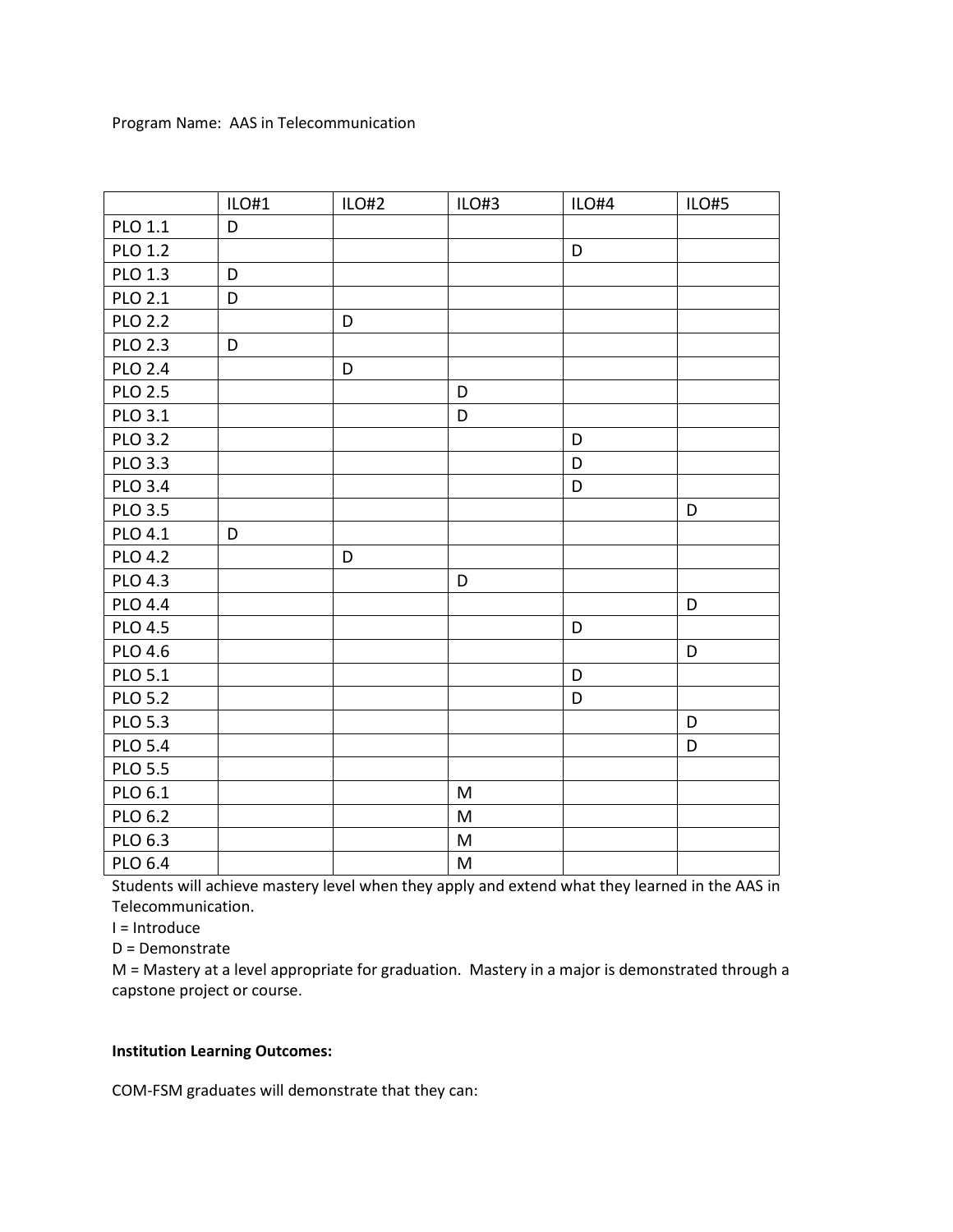a. communicate effectively

- b. employ critical thinking *[& problem solving]*
- c. possess specific knowledge and skills in a major discipline or professional program of study
- d. take responsibility and develop skills for learning
- e. interact responsibly with people, cultures, and their environment

AAS in Telecommunication Education Core Outcomes:

## **Goal 1: Practice safety and occupational health procedures in the work place**

Students should be able to:

- 1.1 Demonstrate the proper use of personal protective equipment.
- 1.2 Practice safety at all times in the work place.
- 1.3 Follow and abide the rules set in the workshop.

### **Goal 2: Use electronics tools and test equipment competently.**

Students should be able to:

- 2.1 Identify the driving tools, cutting tools, crimping tools and soldering tools.
- 2.2 Use the different tools in telecommunication competently.
- 2.3 Identify the signal generator, frequency counter, multimeter, logic probe and oscilloscope.
- 2.4 Use the signal and test equipment competently.
- 2.5 Maintain the tools and test equipment in an operational condition.

### **Goal 3: Interpret schematic diagrams and waveforms**

Students should be able to:

- 3.1 Trace the electronics circuit board and wiring connection.
- 3.2 Measure voltage, frequency and presence of signal on each test point as specified in service manual.
- 3.3 Monitor electronics circuit signal behavior according to manufacturers specification and test point.
- 3.4 Check and verify each procedure and data on input and output of each electronics block in telecommunication circuit.
- 3.5 Adjust voltage and signal of a telecommunication system according to the prescribe industry standard.

#### **Goal 4: Build electronics projects to a given specification**

Students should be able to:

- 4.1 Follow the procedure in proper soldering technique using printed circuit board (PCB).
- 4.2 Recognize different electronics component.
- 4.3 Color code resistor and number code the capacitor value.
- 4.4 Follow the step-by –step procedure in circuit assembly.
- 4.5 Terminate and connect cables, wires and connectors.
- 4.6 Construct a circuit using breadboard.

#### **Goal 5: Practice a career in the Telecom industry**

Students should be able to:

- 5.1 Service cellular phone and regular telephone.
- 5.2 Splice and connect a connector of a fiber optics cable.
- 5.3 Color code telephone wiring standard.
- 5.4 Setup FM radio transmitter system.